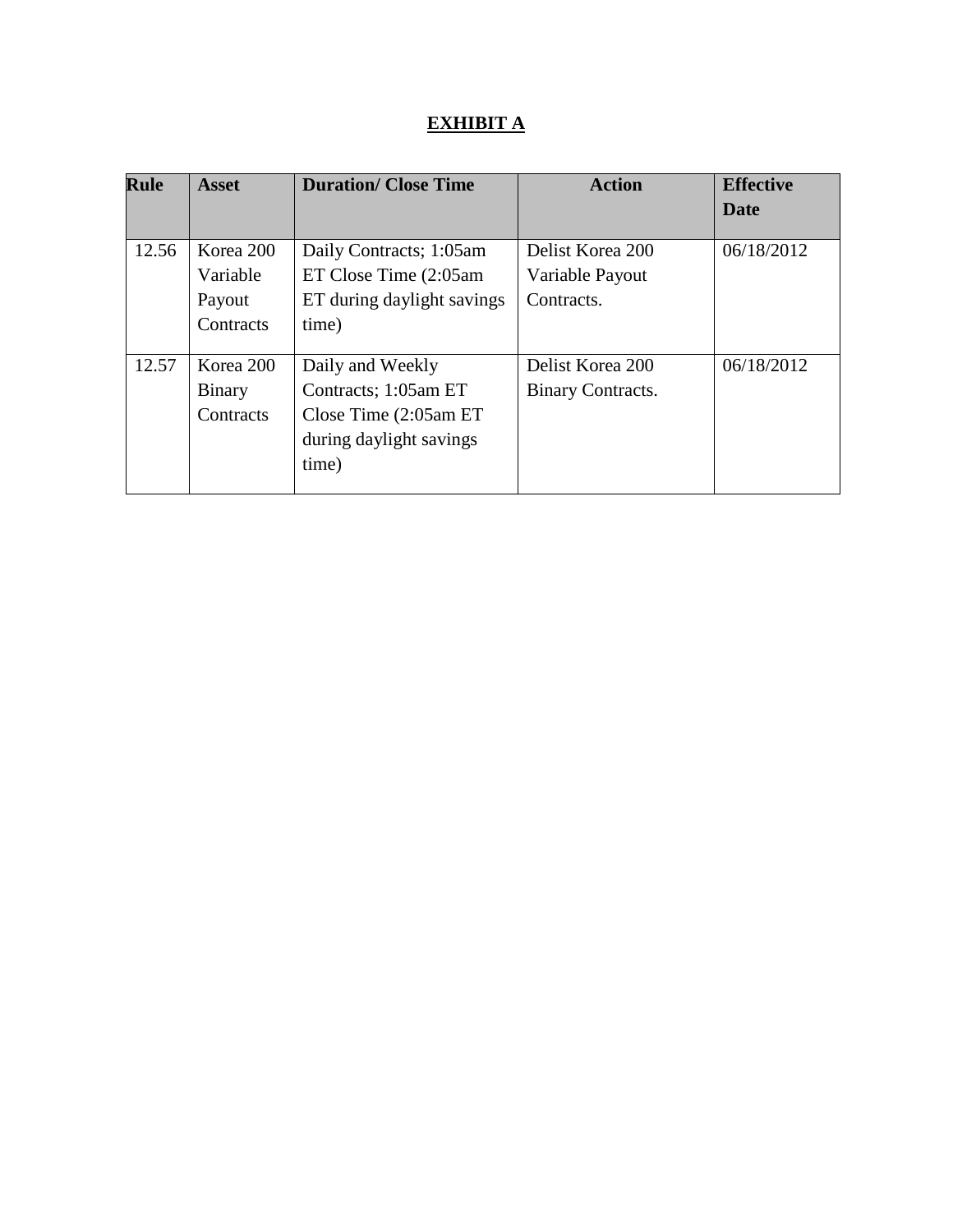## **EXHIBIT B**

#### **Delisting of Rules 12.56-12.57**

*(The following Rule amendments are underline and deletions are stricken out)*

RULES 1.1 – 12.55 [Unchanged]

 $\overline{\phantom{a}}$ 

#### RULE 12.56 [RESERVED] RULE 12.56 KOREA 200 VARIABLE PAYOUT CONTRACTS

(a) SCOPE –These Rules shall apply to the Class of Contracts referred to as the Korea 200 Variable Payout Contracts issued by Nadex.

(b) UNDERLYING – The Underlying for this Class of Contracts is the price (in Korean Wan Currency) of the Kospi® 200 Index Futures contracts ("KFC") traded on the Korea Exchange<sup>®</sup>: The KFC trade prices that will be used for the Underlying will be taken from four (4) KFC delivery months: March, June, September, or December (each a "KFC Delivery Month"). The date on which a new delivery month will be used as the Underlying for Nadex contracts (i.e. "Start Date") is one calendar day after the End Date for the previous delivery month contract. The last day on which a delivery month will be used as the Underlying for Nadex contracts (i.e. "End Date") is the Friday of the week preceding the Underlying futures contracts Expiration Date. For example, the Korea Exchange Kospi 200 March 2012 futures have an Expiration Date of March 9, 2012. The last day on which the Kospi 200 March 2012 futures prices will be used as the Underlying for Nadex contracts and to calculate the Expiration Value on the Expiration Date for the relevant Kospi 200 contracts will be the Friday of the preceding week. Therefore, the End Date for using Korea Exchange Kospi 200 March 2012 futures will be March 2, 2012 and the Start Date for the next delivery month, Korea Exchange Kospi 200 June 2012 futures, will be March 3, 2012.

(c) SOURCE AGENCY – The Source Agency is Nadex.

(d) TYPE – The Type of Contract is a Variable Payout Contract.

(e) ISSUANCE – For each planned release by the Source Agency of the Underlying, Nadex will issue various Contracts, each of a different Series. A new issuance of Contracts will commence no later than two (2) business days following the Expiration Date.

(f) PAYOUT CRITERION – The Payout Criterion for each Contract will be set by Nadex at the time the Variable Payout Contracts are initially issued. For the Korea 200 Variable Payout Contract, the Payout Criteria for the Contracts will be set as follows:

 $^4$  The Korea Exchange $^{\circledast}$  and Kospi $^{\circledast}$  are registered marks of the Korea Exchange. Nadex is not affiliated with the Korea Exchange, and neither the Korea Exchange nor its affiliates sponsor or endorse Nadex or its products in any way. In particular, the Nadex Korea 200 Contracts are not sponsored, endorsed, sold or promoted by the Korea Exchange.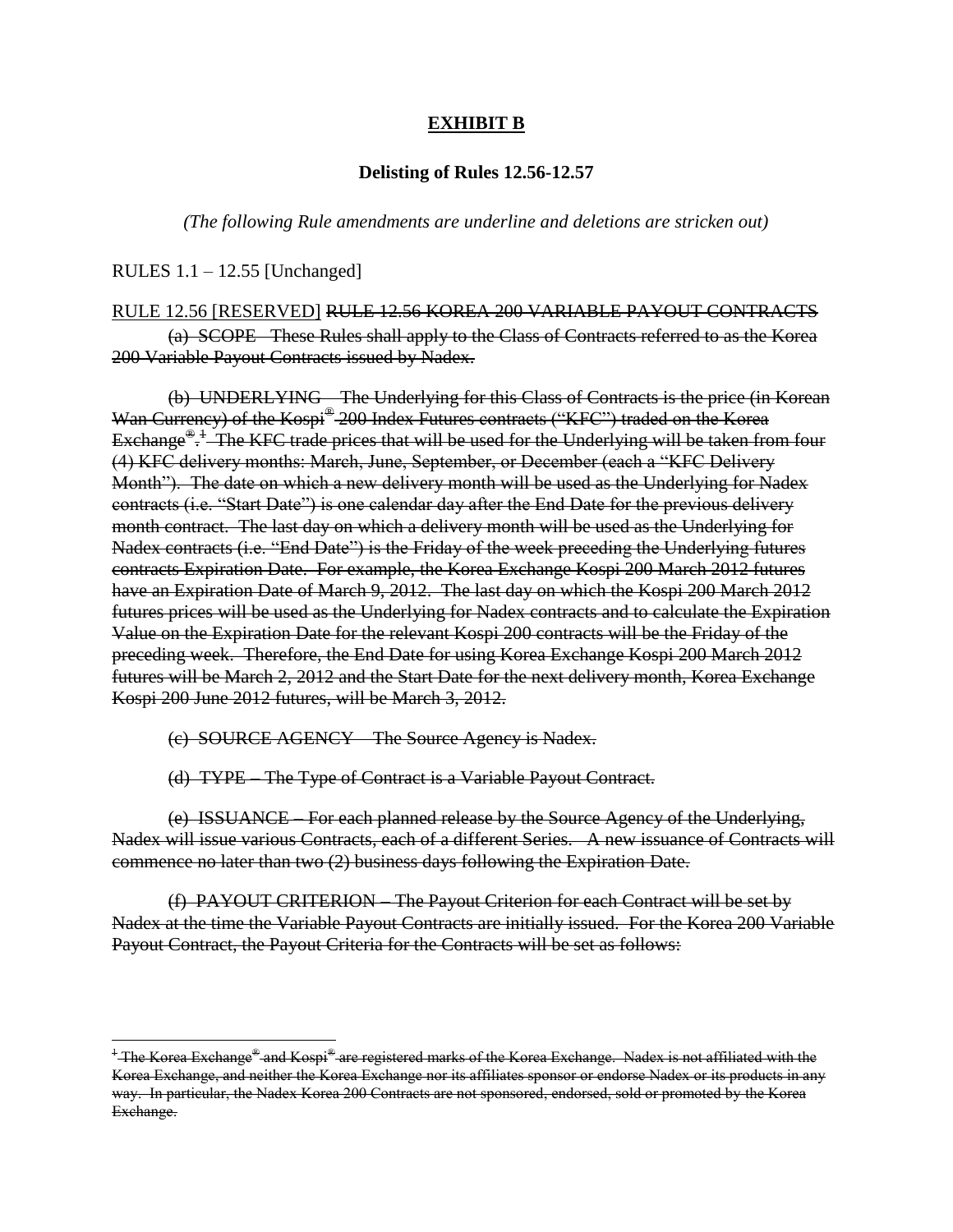(i) DAILY VARIABLE KOREA 200 CONTRACTS,  $1:05$  AM ET<sup>2</sup> CLOSE SPREAD - At the commencement of trading in a Daily Spread Korea 200 Variable Payout Contract, Nadex shall list one (1) Variable Payout Contract, referred to as a 'Spread', which conforms to the Payout Criteria listed below:

(1) DAILY VARIABLE PAYOUT CONTRACT 'SPREAD'

(aa)  $CAP$  – The Cap shall be  $X + 5$ .

(bb) FLOOR The Floor shall be  $X = 5$ .

(cc) DOLLAR MULTIPLIER – The Dollar Multiplier shall be 100.

(2) In each case, "X" equals the last KFC trade price, as reported by the Source Agency, rounded to the nearest 5.

(ii) DAILY VARIABLE KOREA 200 CONTRACTS, 1:05 AM ET<sup>3</sup> CLOSE NARROW SPREAD - At the commencement of trading in a Daily Narrow Spread Korea 200 Variable Payout Contract, Nadex shall list a set of three (3) Variable Payout Contracts with overlapping ranges, referred to as 'Narrow Spreads', which conform to the Payout Criteria listed below:

(1) DAILY VARIABLE PAYOUT CONTRACTS 'NARROW SPREAD'

(aa) CONTRACT 1: The Cap shall be  $X$ ; The Floor shall be  $X$  5.

(bb) CONTRACT 2: The Cap shall be  $X + 2.50$ ; The Floor shall be  $X - 2.50$ . (ee) CONTRACT 3: The Cap shall be  $X + 5$ ; The Floor shall be X.

(dd) DOLLAR MULTIPLIER – The Dollar Multiplier shall be 100.

(2) In each case, "X" equals the last KFC trade price, as reported by the Source Agency, rounded to the nearest 5.

(iii) Nadex may list additional Variable Payout Contracts with different ranges of Payout Criteria on a discretionary basis in accordance with the CEA and Commission Regulations.

(g) MINIMUM TICK – The Minimum Tick size for Korea 200 Variable Payout Contracts shall be 0.01.

l

(h) REPORTING LEVEL – The Reporting Level for the Korea 200 Variable Payout Contracts shall be 1,250 Contracts.

 $^2$ -During the period when the US observes daylight savings time, all Variable Payout Korea 200 contracts will open and close 1 hour later than their regular defined times.

<sup>&</sup>lt;sup>3</sup> During the period when the US observes daylight savings time, all Binary Korea 200 contracts will open and close 1 hour later than their regular defined times.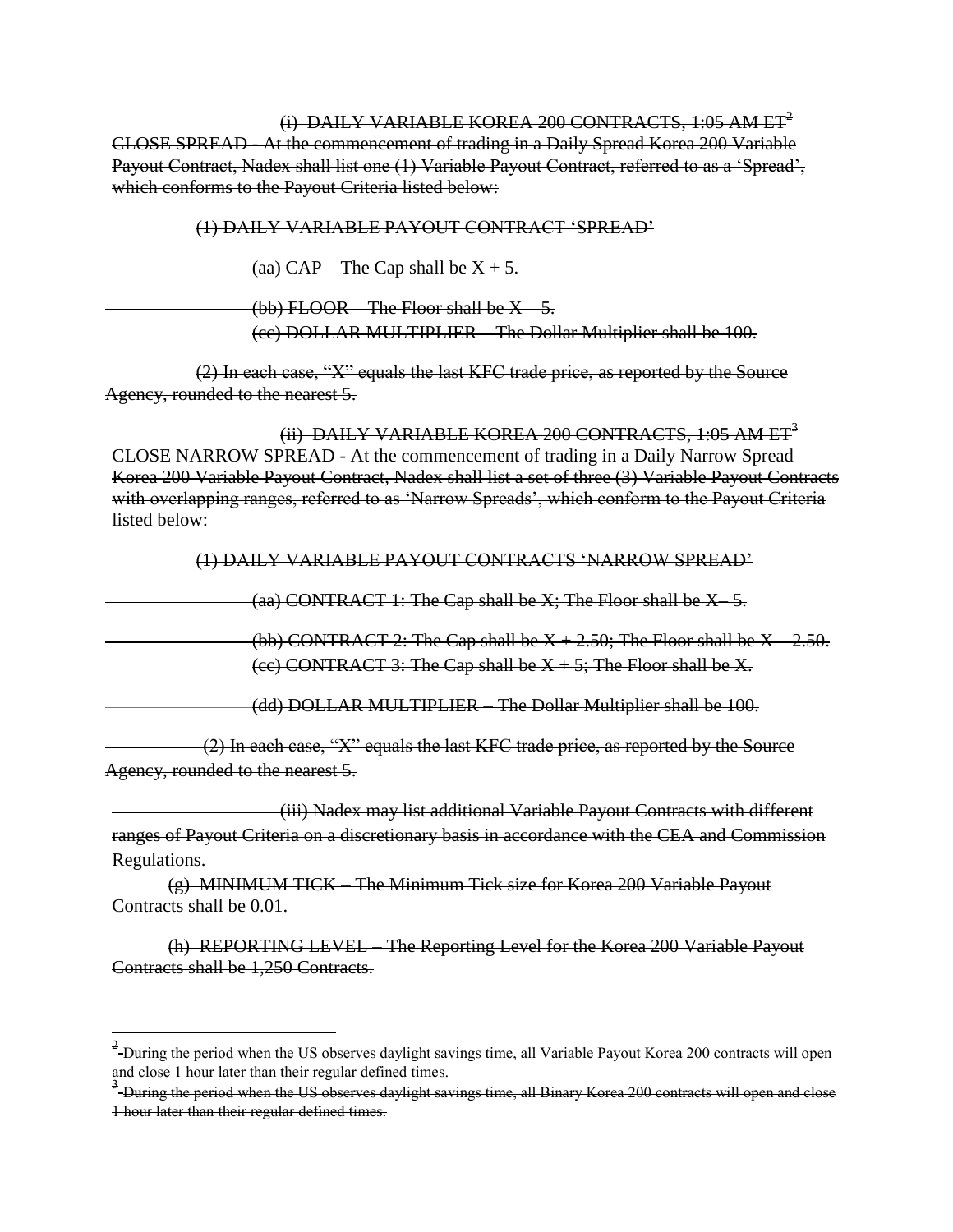(i) POSITION LIMIT – The Position Limits for Korea 200 Variable Payout Contracts shall be 25,000 Contracts.

(j) LAST TRADING DATE – The Last Trading Date of the Contract is the same date as the Settlement Date.

(k) SETTLEMENT DATE – The Settlement Date of the Contract shall be the same date as the Expiration Date.

(l) EXPIRATION DATE – The Expiration Date of the Contract shall be the date on which the Korea 200 Expiration Value is released by the Source Agency.

(m) SETTLEMENT VALUE – The Settlement Value is the amount paid to the holder of either a Short or Long Variable Payout Contract on Settlement Date. The Settlement Value of a Variable Payout Contract is determined as described in the definition for Long and Short Variable Payout Contracts.

(n) EXPIRATION VALUE – The Expiration Value is the price or value of Korea 200 released by the Source Agency on the Expiration Date. The Expiration Value is calculated by the Source Agency by taking the last twenty-five (25) KFC trade prices just prior to the close of trading of the Korea 200 Variable Contract and removing the highest five (5) KFC trade prices and the lowest five (5) KFC trade prices, using the remaining fifteen (15) KFC trade prices to calculate the Expiration Value. The calculation used is a simple average of all fifteen (15) KFC trade prices, rounded to one decimal point past the precision of the underlying market.

(o) CONTINGENCIES – If no level is actually announced on the Expiration Date due to a delay, postponement or otherwise in such release announcement by the Source Agency, the Settlement Date will be delayed until the Underlying number is released for that Series.

### RULE 12.57 [RESERVED] RULE 12.57 NADEX KOREA 200 BINARY CONTRACTS

(a) SCOPE – These Rules shall apply to the Class of Contracts referred to as the Korea 200 Binary Contract issued by Nadex.

(b) UNDERLYING – The Underlying for this Class of Binary Contracts is the price (in Korean Wan Currency) of the Kospi® 200 Index Futures contracts ("KFC") traded on the Korea Exchange<sup>®4</sup>. The KFC trade prices that will be used for the Underlying will be taken from four (4) KFC delivery months: March, June, September, or December (each a "KFC Delivery Month"). The date on which a new delivery month will be used as the Underlying for Nadex contracts (i.e. "Start Date") is one calendar day after the End Date for the previous delivery month contract. The last day on which a delivery month will be used as the Underlying for Nadex contracts (i.e. "End Date") is the Friday of the week preceding the Underlying futures contracts Expiration Date. For example, the Korea Exchange Kospi 200 March 2012 futures have an Expiration Date of March 9, 2012. The last day on which the Kospi 200 March 2012

 $\overline{\phantom{a}}$ 

<sup>&</sup>lt;sup>4</sup>-The Korea Exchange<sup>®</sup> and Kospi® are registered marks of the Korea Exchange. Nadex is not affiliated with the Korea Exchange, and neither the Korea Exchange nor its affiliates sponsor or endorse Nadex or its products in any way. In particular, the Nadex Korea 200 Contracts are not sponsored, endorsed, sold or promoted by the Korea Exchange.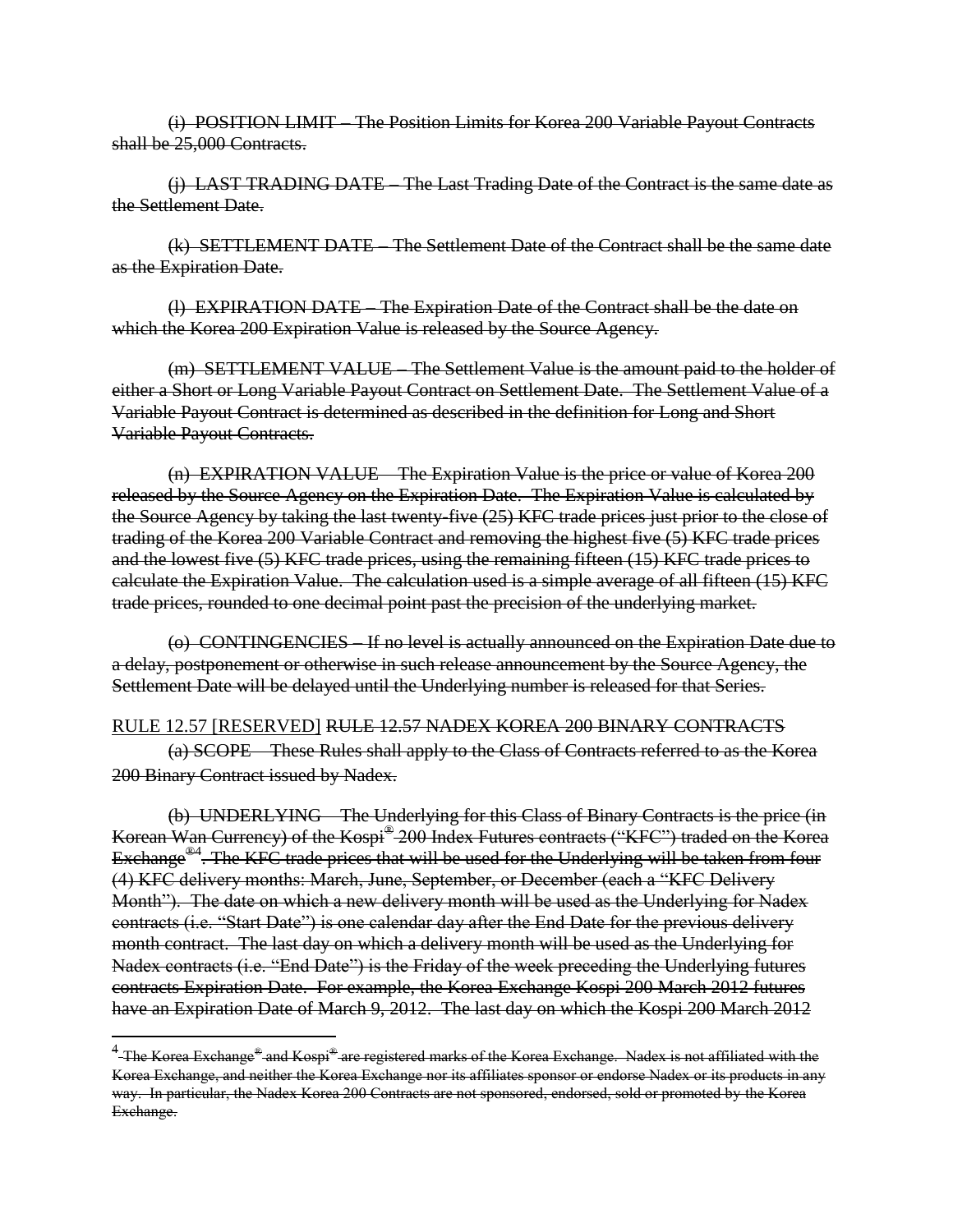futures prices will be used as the Underlying for Nadex contracts and to calculate the Expiration Value on the Expiration Date for the relevant Kospi 200 contracts will be the Friday of the preceding week. Therefore, the End Date for using Korea Exchange Kospi 200 March 2012 futures will be March 2, 2012 and the Start Date for the next delivery month, Korea Exchange Kospi 200 June 2012 futures, will be March 3, 2012.

(c) SOURCE AGENCY – The Source Agency is Nadex.

(d) TYPE – The type of Contract is a Binary Contract.

(e) ISSUANCE – For each planned release by the Source Agency of the Underlying, Nadex will issue various Contracts, each of a different Series. A new issuance of Contracts will commence no later than two (2) business days following the Expiration Date.

(f) PAYOUT CRITERION – The Payout Criterion for each Contract will be set by Nadex at the time the Binary Contracts are initially issued. For the Korea 200 Binary Contract, the Payout Criteria for the Contracts will be set as follows:

|                 | (i)DAILY KOREA 200 BINARY CONTRACTS, 1:05 AM (ET) <sup>5</sup> CLOSE                |
|-----------------|-------------------------------------------------------------------------------------|
| <del>3.5.</del> | (1) Binary Contract 1: One Contract will have a Payout Criterion of greater than X  |
| $-\frac{3}{2}$  | (2) Binary Contract 2: One Contract will have a Payout Criterion of greater than X  |
| -2.50.          | (3) Binary Contract 3: One Contract will have a Payout Criterion of greater than X  |
| $-2.$           | (4) Binary Contract 4: One Contract will have a Payout Criterion of greater than X  |
| -4.50.          | (5) Binary Contract 5: One Contract will have a Payout Criterion of greater than X  |
| $-1$ .          | (6) Binary Contract 6: One Contract will have a Payout Criterion of greater than X  |
| 0.50.           | (7) Binary Contract 7: One Contract will have a Payout Criterion of greater than X  |
|                 | (8) Binary Contract 8: One Contract will have a Payout Criterion of greater than X. |
| $+0.50.$        | (9) Binary Contract 9: One Contract will have a Payout Criterion of greater than X  |

 5 During the period when the US observes daylight savings time, all Korea 200 contracts will open and close 1 hour later than their regular defined times.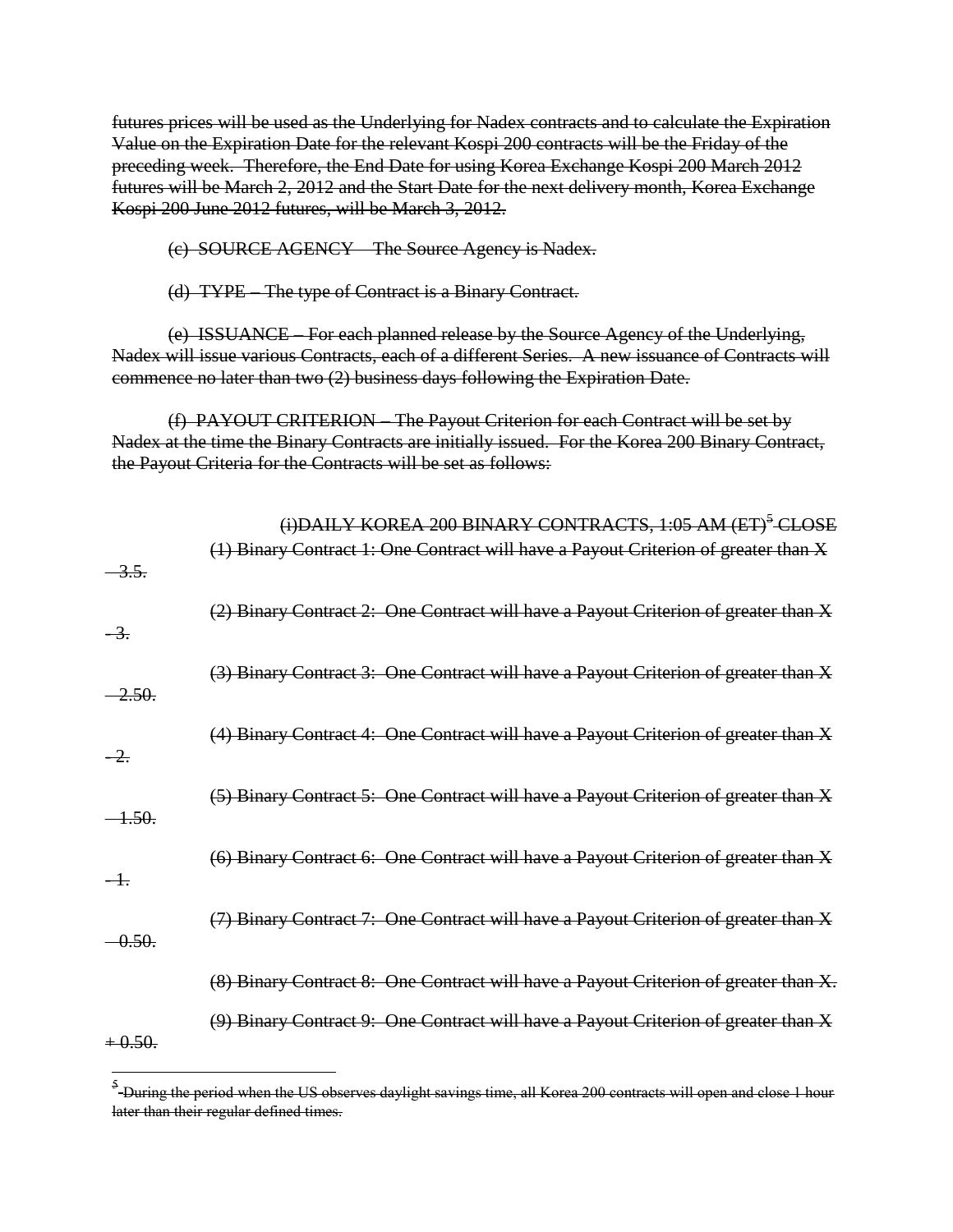| $X + 1.$          | (10) Binary Contract 10: One Contract will have a Payout Criterion of greater than                                                       |
|-------------------|------------------------------------------------------------------------------------------------------------------------------------------|
| $X + 1.5.$        | (11) Binary Contract 11: One Contract will have a Payout Criterion of greater than                                                       |
| $X + 2.$          | (12) Binary Contract 12: One Contract will have a Payout Criterion of greater than                                                       |
| $X + 2.50.$       | (13) Binary Contract 13: One Contract will have a Payout Criterion of greater than                                                       |
| $X + 3.$          | (14) Binary Contract 14: One Contract will have a Payout Criterion of greater than                                                       |
| $X + 3.5.$        | (15) Binary Contract 15: One Contract will have a Payout Criterion of greater than                                                       |
|                   | $(16)$ In each case above, "X" equals the Korea 200 reference price, as calculated by<br>the Source Agency, rounded to the nearest 0.50. |
|                   | (ii) WEEKLY KOREA 200 BINARY CONTRACTS, $1:05$ AM (ET) <sup>6</sup><br><b>CLOSE</b>                                                      |
| $-9.$             | (1) Binary Contract 1: One Contract will have a Payout Criterion of greater than Y                                                       |
| $-7.5.$           | (2) Binary Contract 2: One Contract will have a Payout Criterion of greater than Y                                                       |
| $-6.0.$           | (3) Binary Contract 3: One Contract will have a Payout Criterion of greater than Y                                                       |
| 4.5.              | (4) Binary Contract 4: One Contract will have a Payout Criterion of greater than Y                                                       |
| $-3.0.$           | (5) Binary Contract 5: One Contract will have a Payout Criterion of greater than Y                                                       |
| <del>- 1.5.</del> | (6) Binary Contract 6: One Contract will have a Payout Criterion of greater than Y                                                       |
|                   | (7) Binary Contract 7: One Contract will have a Payout Criterion of greater than Y.                                                      |
| $+1.5.$           | (8) Binary Contract 8: One Contract will have a Payout Criterion of greater than Y                                                       |

 6 During the period when the US observes daylight savings time, all Binary Korea 200 contracts will open and close 1 hour later than their regular defined times.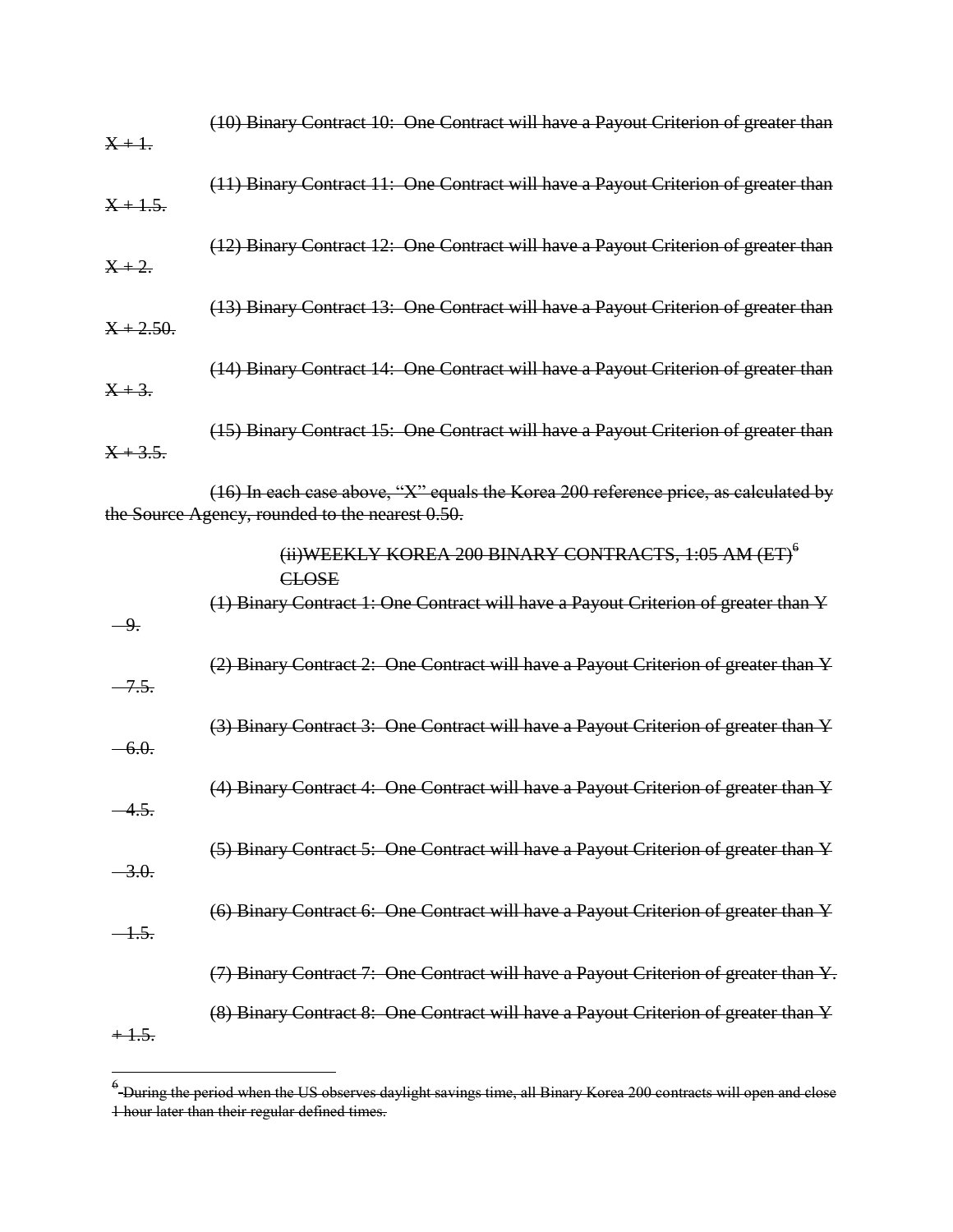| $+3.0.$                 | (9) Binary Contract 9: One Contract will have a Payout Criterion of greater than Y                                                                                                                                                                                                  |
|-------------------------|-------------------------------------------------------------------------------------------------------------------------------------------------------------------------------------------------------------------------------------------------------------------------------------|
| $Y + 4.5.$              | (10) Binary Contract 10: One Contract will have a Payout Criterion of greater than                                                                                                                                                                                                  |
| $Y + 6.0.$              | (11) Binary Contract 11: One Contract will have a Payout Criterion of greater than                                                                                                                                                                                                  |
| $Y + 7.5.$              | (12) Binary Contract 12: One Contract will have a Payout Criterion of greater than                                                                                                                                                                                                  |
| $Y + 9.0.$              | (13) Binary Contract 13: One Contract will have a Payout Criterion of greater than                                                                                                                                                                                                  |
|                         | (14) In each case above, "Y" equals the Korea 200 reference price, as calculated by<br>the Source Agency, rounded to the nearest value ending in either 0.25 or 0.75.                                                                                                               |
| Regulations.            | (iii) Nadex may list additional Korea 200 Binary Contracts with different<br>ranges of Payout Criteria on a discretionary basis in accordance with the CEA and Commission                                                                                                           |
| shall be \$0.25.        | (g) MINIMUM TICK The Minimum Tick size for the Korea 200 Binary Contracts                                                                                                                                                                                                           |
|                         | (h) REPORTING LEVEL The Reporting Level for the Korea 200 Binary Contracts<br>shall be 1,750 Contracts.                                                                                                                                                                             |
| 2,500 Contracts.        | (i) POSITION LIMIT – The Position Limits for the Korea 200 Binary Contracts shall be                                                                                                                                                                                                |
| <b>Expiration Date.</b> | (j) LAST TRADING DATE The Last Trading Date in a Series is the same date as the                                                                                                                                                                                                     |
| <b>Expiration Date.</b> | (k) SETTLEMENT DATE - The Settlement Date in a Series is the same date as the                                                                                                                                                                                                       |
|                         | (l) EXPIRATION DATE - The Expiration Date of the Contract will be the date for<br>which the relevant KFC daily settlement price is released by the Source Agency.                                                                                                                   |
|                         | (m) SETTLEMENT VALUE The Settlement Value is the amount paid to the holder of<br>the in-the-money Contract on the Settlement Date. The Settlement Value of an in-the-money<br>Korea 200 Binary Contract is \$100.                                                                   |
|                         | (n) EXPIRATION VALUE – The Expiration Value is the level of the Korea 200 release<br>number on the Expiration Date. The Expiration Value is calculated by the Source Agency by<br>taking the last twenty-five (25) KFC trade prices just prior to the close of trading of the Korea |

200 Binary Contract and removing the highest five (5) KFC trade prices and the lowest five (5) KFC trade prices, using the remaining fifteen (15) KFC trade prices to calculate the Expiration